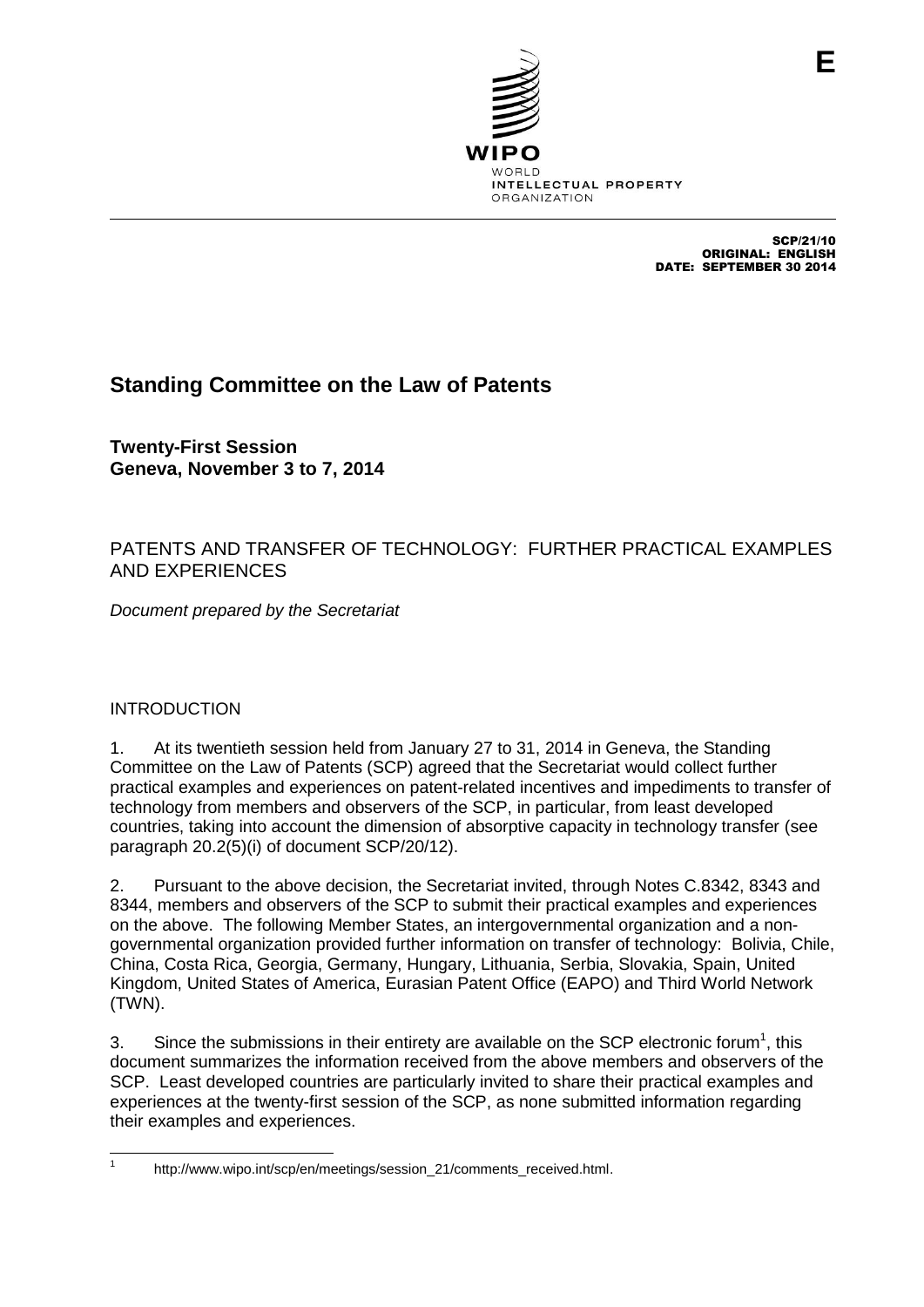4. The first part of the document addresses incentives to transfer of technology and the second part pertains to impediments to transfer of technology. However, as the submission by Costa Rica (see paragraph 27) suggested, they may be inherently related, since certain elements of the patent system that have obstructed technology transfer may become, after proper review and improvement, elements that have positive impacts on the transfer of technology.

## PATENT-RELATED INCENTIVES TO TRANSFER OF TECHNOLOGY

#### General Mechanism of the Patent System and Incentives to Transfer of Technology

5. The submission by Germany explained how patent law promotes transfer of technology despite the exclusive effect of patent rights. A concrete legal position assigned to a patentee allows a regulated knowledge transfer. A patentee does not have to fear that a potential contracting partner would use the patented technological knowledge either during licensing negotiations prior to the conclusion of the contract or even if no contract is eventually concluded. The patent system therefore stimulates contract negotiations. The patent system also facilitates the concrete exploitation of patented inventions by another person through allowing the patentee to grant others the rights to use an invention. Modern technologies are converted into marketable goods and transferable objects in legal transactions by the patent system.

6. Furthermore, the possibility to commercially exploit products by granting licenses constitutes an incentive for the development of new technologies, particularly for those that have no intention or are not able to market their inventions themselves. In such cases, the transfer of technology is the intended aim of research from the beginning. The possibility to license or assign patents also provides an incentive to a patentee, which markets its product in a certain region, to transfer the technology to countries in which it has no intention to market the invention itself.

7. Only an adequately reliable and calculable commercial profit will initially prompt an inventor to bear high development costs. This profit can only be ensured if the transfer of technological knowledge, too, is regulated in an attractive and reliable form in the patent system.

## Practical Examples and Experiences

## *Transfer of Technology from Research to Business*

8. The Center for Technology Transfer in the University of Belgrade, Serbia, has secured invention disclosures from researchers, filed patent applications, negotiated licenses, created spin-off companies and managed business incubation and science park programs. It has also worked on matchmaking between the University and industry through organizing events and establishing databases.

9. The organization of technology transfer-related initiatives in Hungary has mainly taken a bottom-up approach. The Forum for the Technology Transfer in the Higher Education is a loose alliance of Technology Transfer Offices (TTOs) in Hungary. It has shared best practices and adopted recommendations addressed to non-members or the government.

10. Recognizing the importance of providing support to the transfer of knowledge and technology between universities and business, the United Kingdom Intellectual Property Office (UKIPO) has carried out a number of activities. For example, the Lambert Toolkit<sup>2</sup> was

 $\frac{1}{2}$ http://www.ipo.gov.uk/whyuse/research/lambert.htm.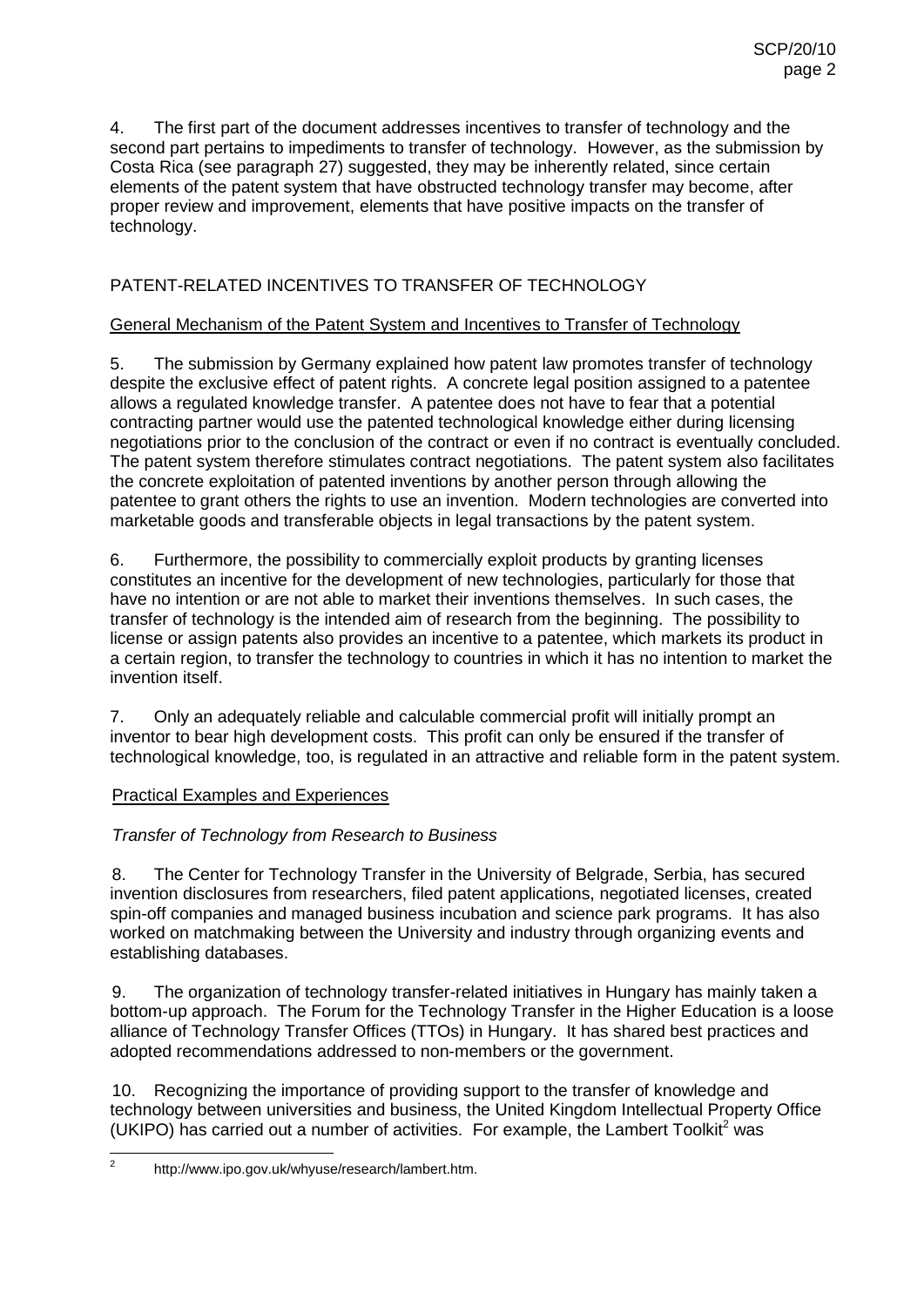launched in 2005 to help collaborating parties to understand and deal with issues relating to the ownership and exploitation of IP rights generated in collaboration between academia and business. The UKIPO has worked to modernize the Toolkit. Further, in 2011, the UKIPO published an updated version of the Guide to Intellectual Asset Management.<sup>3</sup> The Guide aims to help senior managers in universities set strategies to optimize the benefits from the intellectual property created by their staff and students. It assists in the generation of a strategic blend of approaches to IP specific to each individual institution's strength and mission. In addition, the UKIPO developed, together with partner organizations, tools that assist crossborder collaboration between academia and business, such as the UK-Korea IP Toolkit<sup>4</sup>, Indo-UK Research Collaboration Toolkit<sup>5</sup> and UK-China Technology Transfer - IP Commercialization Best Practice. The UKIPO has also held a "Fast Forward" competition which encourages universities to work with businesses and local communities to develop innovative knowledge transfer practices that set best practice for the management of IP in collaborative relationships.<sup>6</sup> The competition has funded various projects, including Easy Access IP model developed by the University of Glasgow.

11. In Spain, the best known examples of patents as incentive to technology transfer are cases where research outcomes in universities or public research centers institutions were protected by patents, based on which a company was created ("spin-off").

12. The Agency for Science, Innovation and Technology (MITA) of Lithuania has implemented several technology transfer projects. For example, "Technostart" encourages the formation of start-ups by diminishing their initial costs and helping them to penetrate local and foreign markets. Another project "Inoveks" promotes the foundation and development of technologybased enterprises by helping students, doctoral candidates and young researchers to generate and crystalize business ideas and create prototypes of products. Further, in order to promote technology transfer from research institutions to business, MITA launched an initiative that provides funding for the establishment of spin-off companies.

## *Creating opportunities for Knowledge Sharing and Supporting Business*

13. A number of examples and tools that facilitate matchmaking between technology suppliers and users were found in the submissions of China, Germany, Georgia, Lithuania and Slovakia. Section 23 of the German Patent Act provides for an option for applicants to make a binding offer to grant a license on reasonable conditions to anyone ("declaration of willingness to license"). If such a declaration is made, the annual fees will be reduced by half. Patent owners may also make a declaration showing their interest in licensing the invention, which can be withdrawn any time and has no effect on the annual fee ("declaration of being interested in licensing"). Similarly, the Industrial Property Office of the Slovak Republic has published a list of patent license offers on its website.

14. Coordinated by the Lithuanian Innovation Center, the Enterprise Europe Network (EEN) has assisted Lithuanian patent owners in finding partners for adaptation and implementation of their inventions. The Center has also carried out other projects focused on training of technology transfer specialists and building their network. In Georgia, it was found that even though business is in need of innovation and new solutions to resolve problems, the lack of understanding on the importance of local R&D persisted. There was no trust in local knowledge, local institutions and their capacity, and no communications between business and academia. Therefore, the Technology Transfer Center of Georgia (TTCG) started a matchmaking exercise between businesses and researchers in which it drafts business plans and organizes meetings

<sup>-&</sup>lt;br>3 http://www.ipo.gov.uk/ipasset-management.pdf.

<sup>4</sup> http://www.ipo.gov.uk/research-euroip.htm.

<sup>5</sup> http://www.ipo.gov.uk/government/publications/intellectual-property-toolkit.

<sup>6</sup> http://www.ipo.gov.uk/whyuse/research/fastforward.htm#.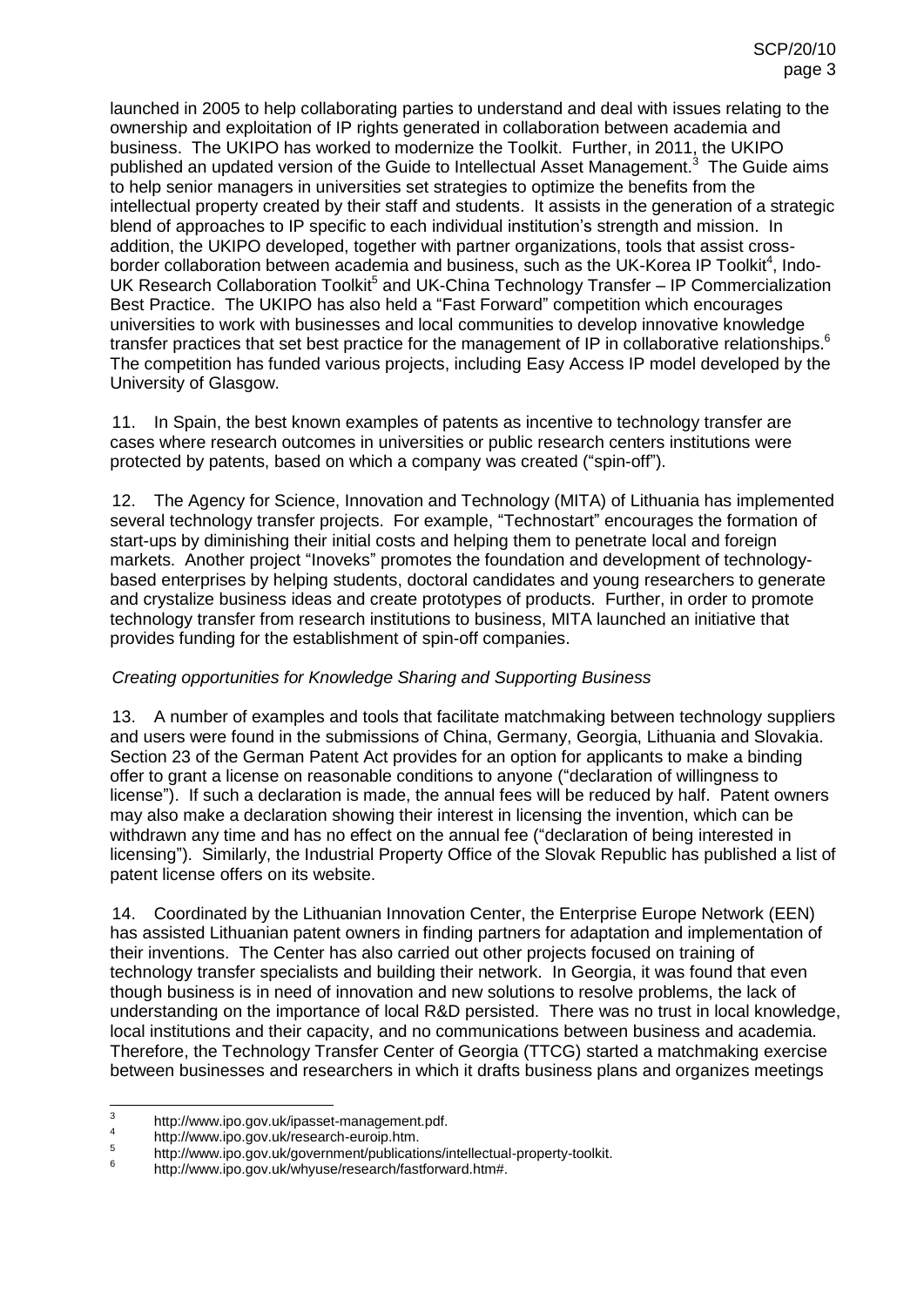with the business sector. The State Intellectual Property Office (SIPO) of China has carried out the Patent Exhibition and Trading Platform programs to serve the transfer and commercialization of technology. 41 Patented Technology Exhibition and Trading Centers have provided permanent exhibition and trade sites to suppliers and users of patented technology, especially to individual inventors and small and medium-sized enterprises (SMEs). Further, more than a dozen technology fairs are held annually across China to promote dissemination, protection and transfer of IPRs as well as to provide a service platform for the transfer of patented technology.

15. Some Member States have provided financial support to local inventors for obtaining patents. The Ministry of Economy of Lithuania has provided financial support for business and research organizations to obtain patents and industrial designs at the European and international levels. Likewise, the Innovation and Technology Commission with Hong Kong Productivity Council has administered a local funding scheme, which aims at assisting local companies and individuals with applying for patents and capitalizing their intellectual work through patent registration.

16. The National Innovation Office of Hungary has issued calls for tenders for technology incubators in order to provide systematic mentoring to the selected start-ups so that they would become suitable to enter the international markets and attract venture capital. In order to assist SMEs, the Industrial Property Office of the Slovak Republic has performed IP pre-diagnostics.

17. The government of Argentina has provided tax incentives in the form of reductions in income tax rate for international transactions carried out with a view to assigning or licensing industrial property rights.

#### *Using Patent Information to Respond to Local Needs*

18. The TTCG, as the Innovation and Technology Transfer Department of the Georgian patent office, reviewed the national patent database, and reclassified the data according to various parameters (e.g., a patent status, the nature of technology etc.). Abstracts have been translated in English, and uploaded on the website and Facebook for promotion purposes.

19. The SIPO launched the patent navigation pilot project in April 2013, which is based on the utilization of patent information resources and patent analysis. It aims at fostering an industry patent market system and leading and supporting the technological development of industries.

#### *Others*

20. The National Institute of Industrial Property (INAPI) of Chile has used a tool, "*INAPI*  Proyecta<sup>"7</sup>, which reports success stories regarding technology transfer and patents.

21. The EAPO stated in its submission that licensing contracts with respect to Eurasian patents shall be registered in accordance with the laws of the relevant Contracting States. Thereafter, such information is to be recorded in the Register of Eurasian Patents and published in the Gazette of the EAPO.

22. The submission by the United States of America provided updated information regarding the Patents for Humanity Program<sup>8</sup> carried out by the United States Patent and Trademark Office (USPTO). It will be continued as an annual event. Further, the submission referred to

 $\frac{1}{7}$ http://www.inapiproyecta.cl/609/w3-propertyvalue-2473.html. 8

http://www.uspto.gov/patentsforhumanity.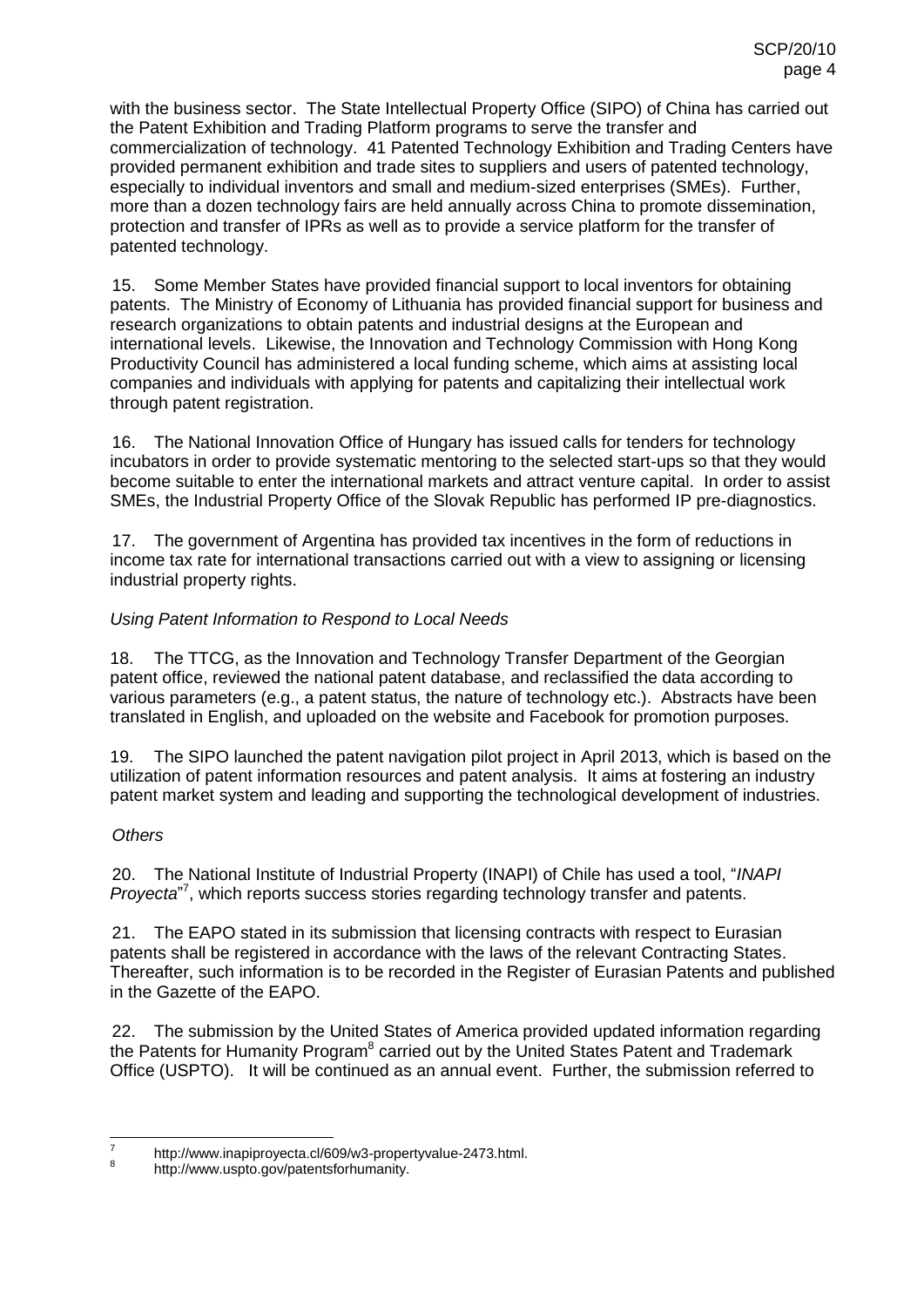the Report on the Implementation of Article 66.2 of the TRIPS Agreement, an annual report to the World Trade Organization (WTO), on incentives to technology transfer. $^9$ 

## PATENT-RELATED IMPEDIMENTS TO TRANSFER OF TECHNOLOGY

#### General Mechanisms of the Patent System and Impediments to Transfer of Technology

23. The TWN provided information on general literature, which addressed patent-related impediments to technology transfer, among others. Kim  $(2002)^{10}$  showed that IPR protection would hinder, rather than facilitate, technology transfer to potential recipients in the early stage of industrialization. Only after countries have accumulated sufficient capabilities with technology infrastructure to undertake creative imitation in the later stage, IPRs become an important element in technology transfer.

24. Kumer  $(2001)^{11}$  analyzed the determinants of location of overseas R&D activities of US and Japanese multinational firms. Large domestic market, the abundance of low cost R&D manpower, and the scale of national technological efforts favor the location of overseas R&D in a country. Lack of adequate patent protection or restrictive trade regime does not affect the attractiveness of a country otherwise well-suited for R&D activity.

25. Nicolson  $(2002)^{12}$  noted that open-economy endogenous growth model underpinned by IP protection suggest a dynamic shift towards further concentration of R&D in developed countries. While production of goods developed as an outcome of R&D activities in developed countries may shift to developing countries through the actions of multinationals, empirical evidence indicates that such technology transfer would not likely lead to benefits such as productivity growth in the host country.

26. Glass<sup>13</sup> found that IP protection could succeed in attracting foreign direct investment (FDI) by limiting the degree that host firms may legally make use of technology spillovers. However, the FDI occurs in industries that generate the smallest benefits for the host country: industries with smaller technology gaps, smaller spillovers through FDI relative to exports, smaller absorption, fewer host rivals and larger cost reduction for multinationals.

#### Practical Examples and Experiences

27. The Costa Rican Patent Office shared the following comments it received from patent system users with regard to patent-related incentives and impediments to transfer of technology:

- Article 4 of the Law on Patents, which provides that an employee inventor shall share 50% of the right to a patent with his employer, discourages companies from investing in innovation in Costa Rica, as the Law forces them to treat employees as partners;

<sup>-&</sup>lt;br>9 The most recent report is IP/C/W/594/Add.6.

<sup>10</sup> Kim, L., "Technology Transfer and Intellectual Property Rights: Lessons from Korea's Experience", UNCTAD/ICTSD Working Paper (Geneva: UNCTAD/ICTSD), 2002.

<sup>11</sup> Kumar, N., "Determinants of Location of Overseas R&D Activity of Multinational Enterprises: The Case of US and Japanese Corporations", Research Policy, 30, pp. 159-174 (2001).

<sup>12</sup> Michael W. Nicholson, Federal Trade Commission, Intellectual Property Rights and International Technology Diffusion, Paper prepared for Responding to "Responding to Globalization" conference at Boulder, CO, 2002.

<sup>13</sup> Amy Jocelyn Glass, Intellectual Property Policy and International Technology Diffusion, Department of Economics, Texas A&M University, College Station.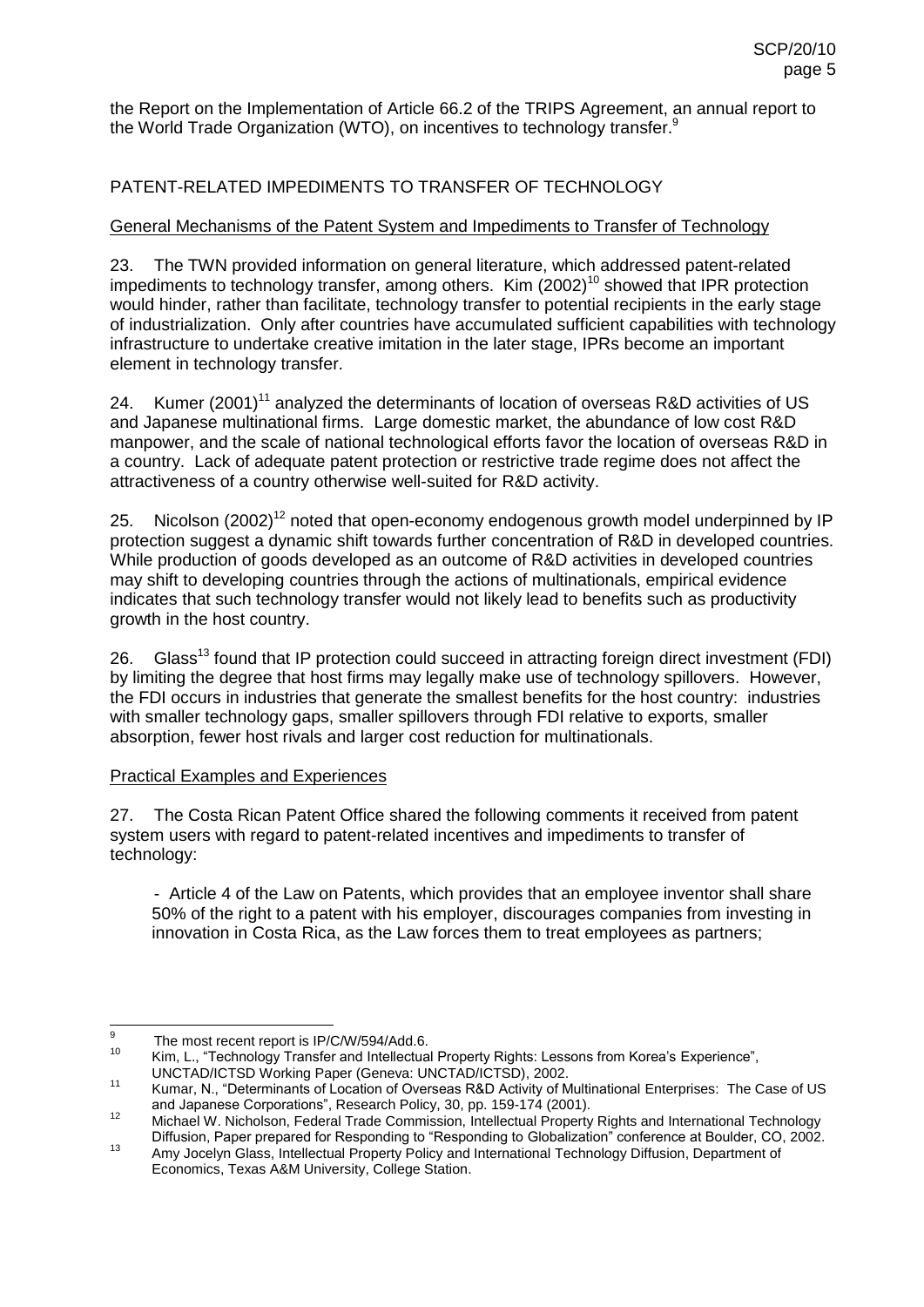- Certain universities apply a rule whereby IP belongs to the university if it is the university that drafts the patent. Such rule is excessive and dissuades innovators from working with universities;

- As regards the SME Support Program (PROPYME) funds, an hourly rate is charged in the case of IP, despite the existence of a decree on tariffs that sets out minimum amounts for charges;

- Most of the existing funds are not designed to finance IP processes. Restrictions were introduced in this regard this year under PROPYME;

- The Patent Office must clearly inform users that they cannot draft patents on their own and that applicants must seek out a patent agent with the relevant training. Many inventions are lost in this way. There are no recognized agents and such a requirement cannot therefore be made. Recently, the parties concerned were invited to add themselves to a database of patent agents and provide the Patent Office with their contact details, so that such information could be made available to users on the National Registry website;

- Many national inventions consist of methods of business and games, which, unfortunately, are excluded from patentability in Costa Rica. Work should therefore be carried out to look into the possibility of introducing legislative amendments in that regard;

- The national patent system does not provide for provisional patents.

28. The submission by the TWN also contained selected cases and experiences involving patent-related impediments to transfer of technology in the area of environmentally sound technologies, agriculture and biotechnology, pharmaceutical/medical technologies and other technologies.

29. Many examples of patent-related impediments submitted by the TWN relate to voluntary licenses. The Energy and Resources Institute (TERI)  $(2009)^{14}$  looked into transfer of climate change-related technology in five Asian countries, and cited the case of the Chinese Yantai Integrated Coal Gasification Combined Cycle (IGCC) demonstration power plants, in which Chinese companies failed to get technology from foreign companies "due to high cost and reluctances to transfer the key technologies on the part of patent holders". After prolonged negotiations, the project was stopped. The study also referred to a case where a Malaysian company Solartif had managed to get access to foreign technology only on condition of buying machines from the technology holder. Similarly, a study prepared by the Korean Trade Promotion Agency<sup>15</sup> presents, in particular, the experience of Korean producers with respect to ozone-depleting substances, which showed that high royalty rates and unfavorable conditions attached to licensing agreements.

30. Other examples found in the TWN submission are the following:

Wei (2011)<sup>16</sup> highlighted IP-related challenges faced by Chinese firms in the field of wind energy, which include the need to buy a core technology from foreign firms, higher

 $14$ The Energy and Resources Institute (TERI) Project Report No. 2008RS09, Emerging Asia contribution on issues of technology for Copenhagen, New Delhi, 2009.

<sup>&</sup>lt;sup>15</sup> Korean Trade Promotion Agency, "The Republic Of Korea And The Montreal Protocol", in Veena Jha and Ulrich Hoffmann (Eds.), Achieving Objectives of Multilateral Environmental Agreements: a Package of Trade Measures and Positive Measures. Elucidated by Results of Developing Country Case Studies, UNCTAD/ITCD/ TED/6, Geneva.

<sup>16</sup> Zhuang, Wei, "Intellectual property rights and transfer of clean energy technologies", Int. J, Public Law and Policy, Vol.1, No. 4, 2011.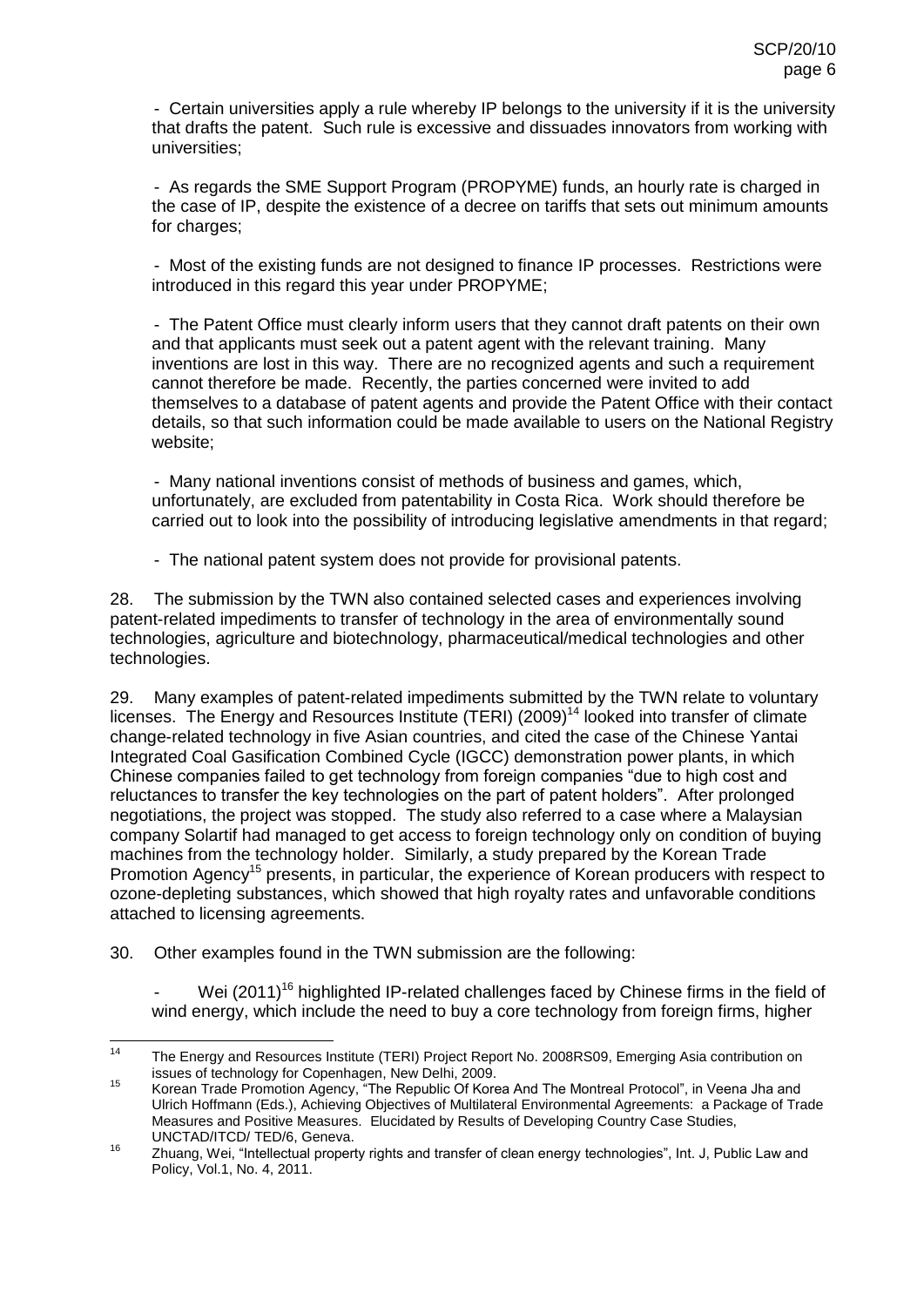royalty fees applicable to final products for exportation and difficulty in obtaining the most advanced technology and acquiring genuine technological capabilities.

- Watal (2001)<sup>17</sup> reported a case of an Indian company seeking access to an ozone depleting substance. The patentee proposed that the Indian firm either allows the supplier to take majority ownership in a joint venture to be set up, or agrees to export restrictions on the substance produced in India.

Hatchison (2006)<sup>18</sup> reported that, according to firms and R&D institutions from the Republic of Korea, there were cases where the private firms and public institutions of industrialized countries had refused to license environmentally sound technologies (ESTs). It concluded that fear of competition led to refusal by certain patent holders to license technologies to firms in some developing countries. Barton  $(2007)^{19}$  also found that in certain climate change-related technologies, existing industrial leaders were hesitant to share their technology for fear of creating competition.

Ockwell (2008)<sup>20</sup> looked at the main barriers that India faced in the transfer of Light Emitting Diode (LED) technology, and concluded that as each process involved in manufacturing LED was patented, the cost of investing in both chip manufacturing and resolving IPR issues was substantially high compared to importing the chips.

31. In the field of agriculture and biotechnology, the submission by the TWN mentioned two papers: one relates to the US policy in this area and another concerns seed patents. With respect to pharmaceutical and medical technologies, the submission referred to the decision of the Italian Competition Authority, dated March 21, 2007, that the Merck Group would be obliged to grant free licenses to allow the manufacture and sale of the active ingredient Finasteride in Italy. The case was brought to the Authority following Merck's refusal to give certain companies licenses to produce ingredients of its medicines so that they could sell them in countries in which no relevant patent existed. The submission refers to two other cases where the Italian Competition Authority found that a patentee was abusing its dominant position by refusing to grant to third parties a license to produce the patented active ingredient to be exported for the manufacture of generic pharmaceuticals in the EU member states in which the product was not covered by patent.

32. The TWN submission also provided some examples relating to government use and compulsory licenses as measures taken by countries to address the issue of the abuse of the dominant position. It indicated, among others, the cases in Thailand, i.e., a five-year governmental use authorization issued in 2006 for the importation and manufacturing of Efavirenz used for HIV/AIDS treatment, compulsory licenses on patents for another AIDS medicine, one heart disease medicine and four cancer medicines, and the Efavirenz compulsory license case in Brazil. According to the presentation by an official from the Brazilian Ministry of Health<sup>21</sup>, due to lack of further technical information, Farmanguinhos (a pharmaceutical

 $17$ Jayashree Watal, "The issue of technology transfer in the context of the Montreal Protocol: case study of India". in Veena Jha and Ulrich Hoffmann (Eds.), Achieving Objectives of Multilateral Environmental Agreements: a Package of Trade Measures and Positive Measures. Elucidated by Results of Developing Country Case Studies, 2001, UNCTAD/ITCD/ TED/6, Geneva.

<sup>18</sup> Hutchison, Cameron J., Does TRIPS Facilitate or Impede Climate Change Technology Transfer into Developing Countries?, University of Ottawa Law & Technology Journal, Vol. 3, pp. 517-537, 2006.

<sup>19</sup> Barton, John H., "Intellectual Property and Access to Clean Energy Technologies in Developing Countries: An Analysis of Solar Photovoltaic, Biofuels and Wind Technologies". ICTSD Trade and Sustainable Energy Series Issue Paper No. 2., 2007, Geneva, Switzerland: International Centre for Trade and Sustainable Development.

<sup>20</sup> Ockwell, David, UK-India Collaboration to Overcome Barriers to the Transfer of Low Carbon Energy Technology: Phase 2: Intellectual property rights and low carbon technology transfer to developing countries – a review of the evidence to date, 2008, Sussex Energy Group, Freeman Centre, University of Sussex, Brighton; TERI India Habitat Centre; Institute of Development Studies, University of Sussex, UK.

<sup>21</sup> http://www.accesstopharmaceuticals.org/case-studies-in-global-health/efavirenz-brazil/.